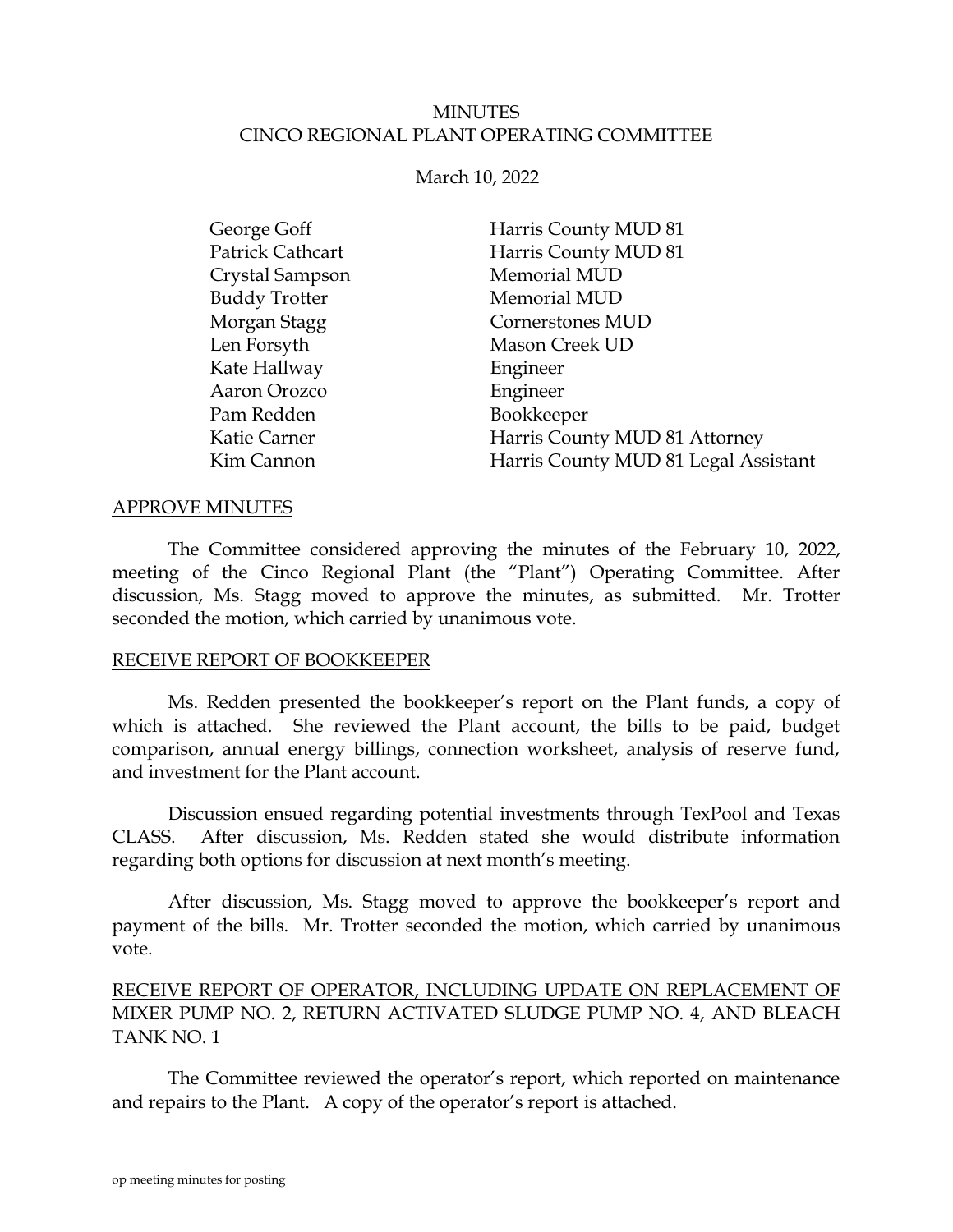Ms. Hallaway updated the Committee on the replacement of mixer pump no. 2 and stated the report provides the pump has been shipped.

Ms. Hallaway updated the Committee on the replacement of the return activated sludge pump no. 4 and stated the report provides the pump has been ordered.

Ms. Hallaway updated the Committee on the replacement of bleach tank no. 1 and stated the report provides the tank has been ordered.

After review and discussion, Ms. Stagg moved to approve the operator's report. Mr. Trotter seconded the motion, which passed unanimously.

### RECEIVE REPORT OF ENGINEER

Ms. Hallaway presented the engineer's report and reported on the wastewater treatment plant flows for each participant. A copy of the engineer's report is attached.

### <span id="page-1-0"></span>PHASE 4 REHABILITATION OF MAIN INFLUENT TRUNK LINE, INCLUDING PAY ESTIMATES, CHANGE ORDERS, SUBSTANTIAL COMPLETION, AND FINAL ACCEPTANCE

Ms. Hallaway stated the contractor for the rehabilitation of the main influent trunk line is T. Gray Utility and Rehab Co. ("T. Gray"). She requested approval of Pay Estimate No. 3 in the amount of \$262,670.00, payable to T. Gray.

Discussion ensued regarding the approved additional contract days for the project and the disincentive penalties for late completion. The Committee requested that ABHR send correspondence to T. Gray regarding the delays in completion.

## CAPITAL IMPROVEMENT PLAN

Ms. Hallaway presented and reviewed the approved project list for Plant Capital Improvement Plan.

## AUTHORIZE DESIGN OF TRUNK LINE SANITARY SEWER REHABILITATION, PHASES 5 AND 7

Ms. Hallway distributed and reviewed a proposal from BGE to begin design of the trunk line sanitary sewer rehabilitation project for phases 5 and 7, in the estimated amount of \$171,164.43.

### CINCO MUNICIPAL UTILITY DISTRICT NO. 1 EFFLUENT REUSE SYSTEM

Ms. Hallaway stated BGE has completed updates to the design for the reuse system. Discussion ensued regarding the reclaimed water permit and timing for advertising the project.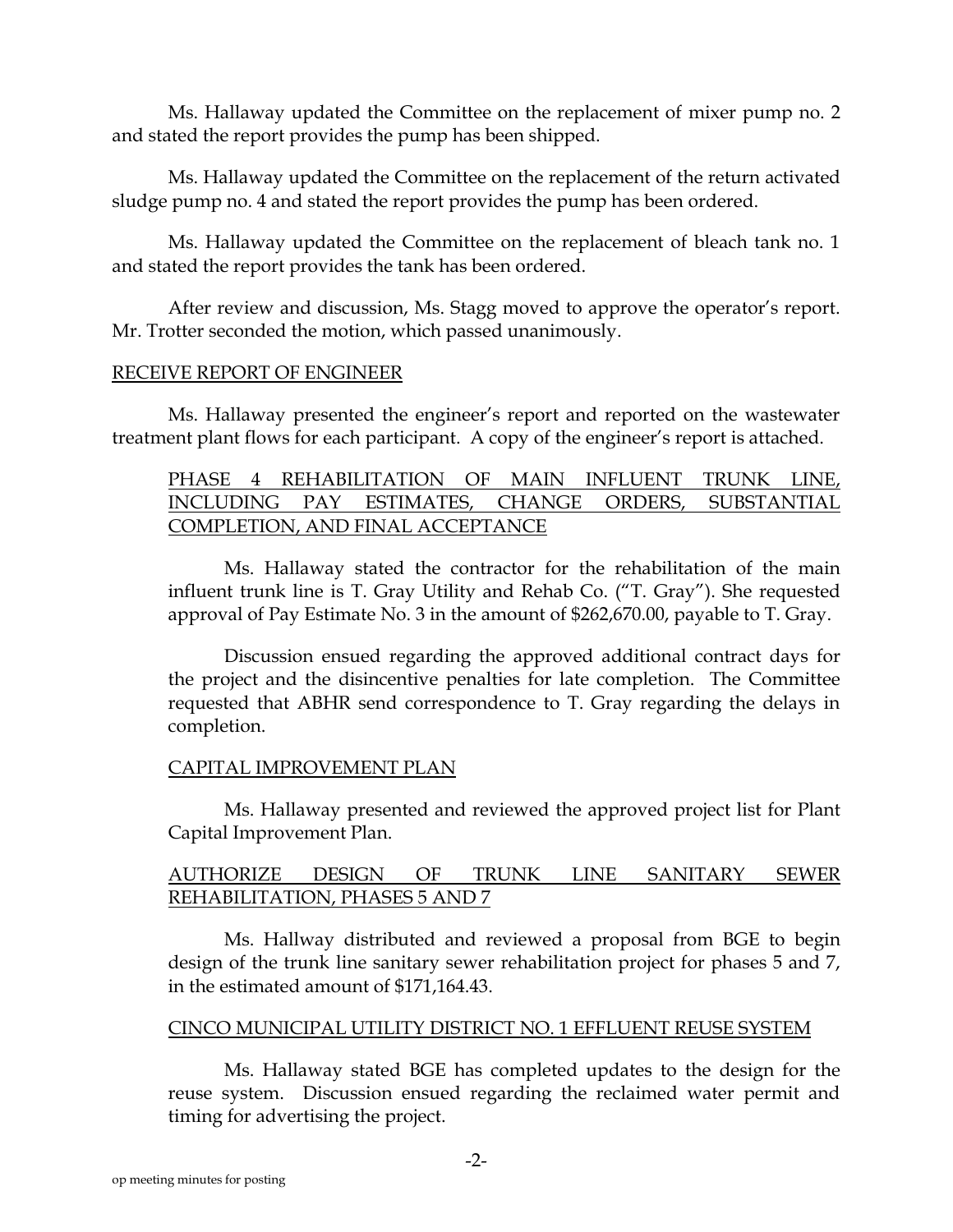#### WASTEWATER DISCHARGE PERMIT RENEWAL APPLICATION

Ms. Hallaway stated BGE has submitted the application for renewal of the wastewater discharge permit to the Texas Commission on Environmental Quality. She stated the application has been declared administratively complete.

#### UPDATE ON FISK SECURITY CAMERA PROPOSAL

Ms. Hallway stated that Fisk Electric has ordered the equipment for the upgrades to the security camera system.

Following review and discussion, and based on the engineer's recommendation, Mr. Trotter moved to (1) approve the engineer's report; (2) approve Pay Estimate No. 3 in the amount of \$262,670.00; (3) approve the proposal from BGE in the estimated amount of \$171,164.43 to begin design of the trunk line sanitary sewer rehabilitation project, Phases 5 and 7; and (4) authorize ABHR to send a letter to T. Gray regarding the delays in completion of the Phase 4 trunk line project, as discussed. Ms. Stagg seconded the motion, which carried by unanimous vote.

There being no further business to come before the Committee, the meeting was adjourned.